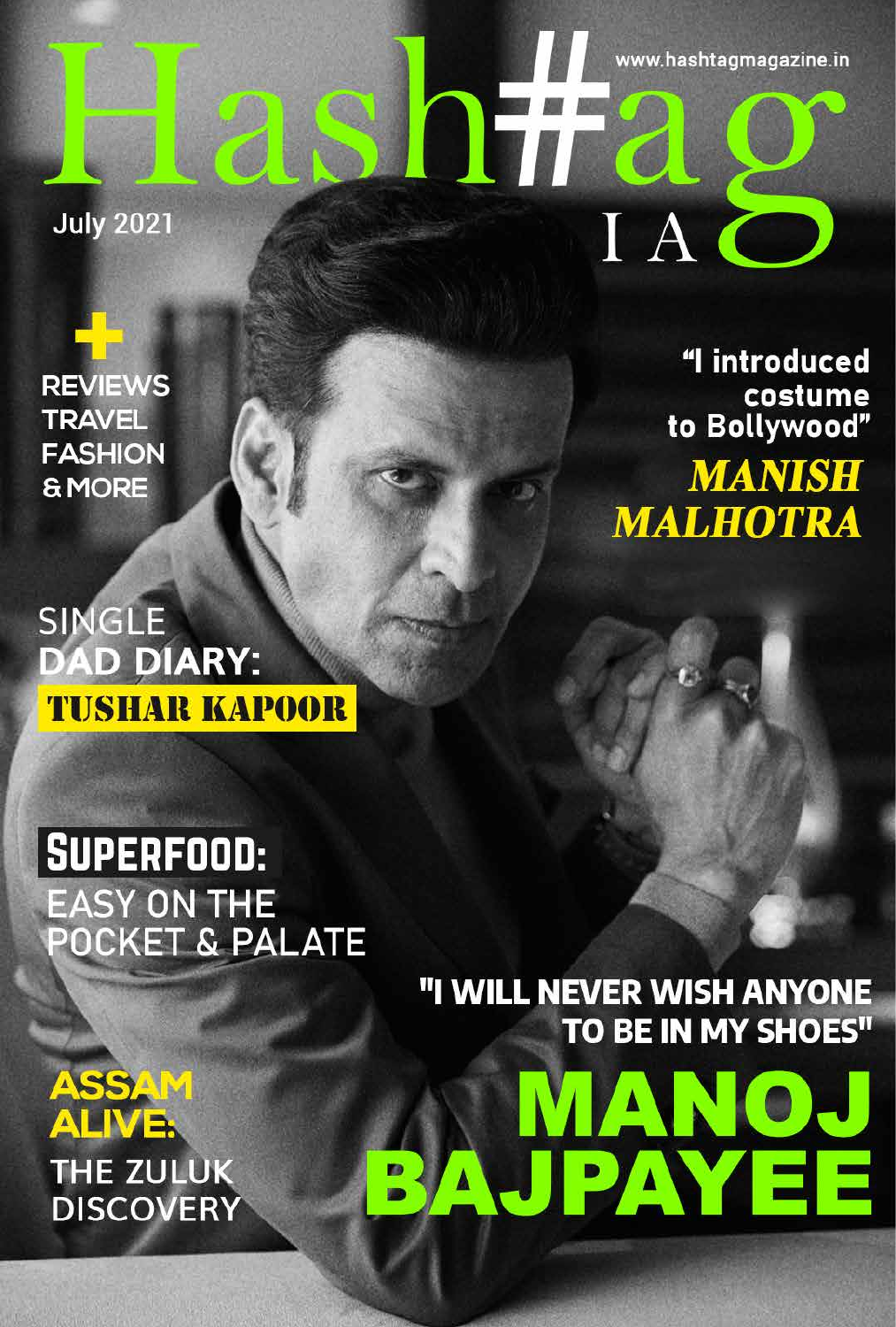



A slew of new launches is helping vegetarians add the elusive protein element in their diets even while ensuring that it is as healthy as it is tasty. **Bindu Gopal Rao**  explores the growing mock meat market in India...

Id you know that your<br>
body needs 60 grams of<br>
protein to meet its daily<br>
requirement? If your diet is<br>
plant-based, you might be struggling body needs 60 grams of protein to meet its daily requirement? If your diet is to meet your daily protein requirement. About 73 percent of India suffers from protein-based deficiencies while almost a considerable 90 percent remain unaware of their daily protein requirements. As a nation with a thriving vegetarian majority, the traditional Indian diet offers very little variety when it comes to plant-based protein options. Proteins not just have a high nutritional value, but also help in weight management and strengthen your immune system.events, but the owners believe that there is more to it than just money.

India's first 'Protein Day' which was on February 27th this year to raise awareness around the numerous health benefits of protein had the theme 'Power with Plant Protein'. So, what are plant proteins? Simplistically these are

#### *Understand Plant Proteins*

India's first 'Protein Day' which was on February 27th this year to raise awareness around the numerous health benefits of protein had the theme 'Power with Plant Protein'. So, what are plant proteins? Simplistically these are a source of protein which comes from plants. This includes pulses, tofu, nuts, seeds, soya, tempeh and seitan. Pulses like chickpeas, lentils, beans and split peas are also a source of plant protein.

> **Mr. Siddharth Ramasubramanian, CEO & Founder Vegolution**

*"Tempayy is made with a controlled fermentation process and has protein, fibre and good fats. It is also a great food option for diabetics and helps in muscle gain and weight loss,"* 



a source of protein which comes from plants. This includes pulses, tofu, nuts, seeds, soya, tempeh and seitan. Pulses like chickpeas, lentils, beans and split peas are also a source of plant protein.

#### *New Vistas*